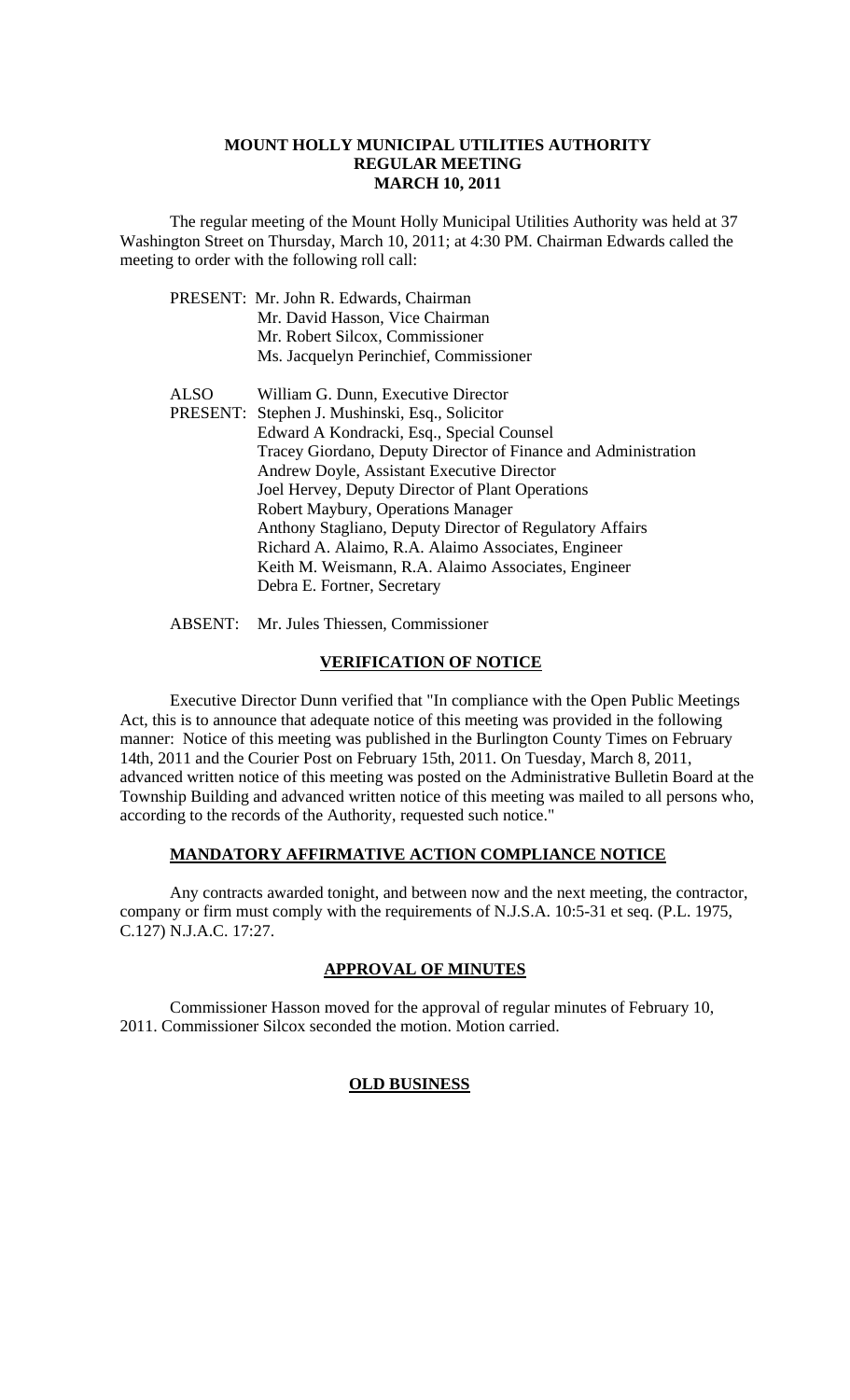### **NEW BUSINESS**

## **RESOLUTION 2011-31**

## **A RESOLUTION APPROVING THE OPERATING EXPENSES FOR THE MONTH OF FEBRUARY 2011**

Commissioner Silcox moved for the approval of Resolution 2011-31. Commissioner Hasson seconded the motion. At the call of the roll, the vote was:

AYES: Commissioner Perinchief, Commissioner Hasson, Commissioner Silcox, Chairman Edwards

NAYS: None

## **RESOLUTION 2011-31A**

## **A RESOLUTION APPROVING THE SEWER REFUNDS FOR THE MONTH OF FEBRUARY 2011**

Commissioner Hasson moved for the approval of Resolution 2011-31A Commissioner Silcox seconded the motion. At the call of the roll, the vote was:

AYES: Commissioner Perinchief, Commissioner Hasson, Commissioner Silcox, Chairman Edwards

NAYS: None

## **RESOLUTION 2011-32**

## **A RESOLUTION APPROVING THE EXPENDITURES FOR THE MONTH OF FEBRUARY 2011 FROM THE ESCROW FUND**

Commissioner Silcox moved for the approval of Resolution 2011-32. Commissioner Hasson seconded the motion. At the call of the roll, the vote was:

AYES: Commissioner Perinchief, Commissioner Hasson, Commissioner Silcox, Chairman Edwards.

NAYS: None

## **RESOLUTION 2011-33**

### **A RESOLUTION APPROVING THE EXPENDITURES FOR THE MONTH OF FEBRUARY 2011 FROM THE IMPROVEMENT AND REPLACEMENT FUND**

Commissioner Hasson moved for the approval of Resolution 2011-33. Commissioner Silcox seconded the motion. At the call of the roll, the vote was:

AYES: Commissioner Perinchief, Commissioner Hasson, Commissioner Silcox, Chairman Edwards.

NAYS: None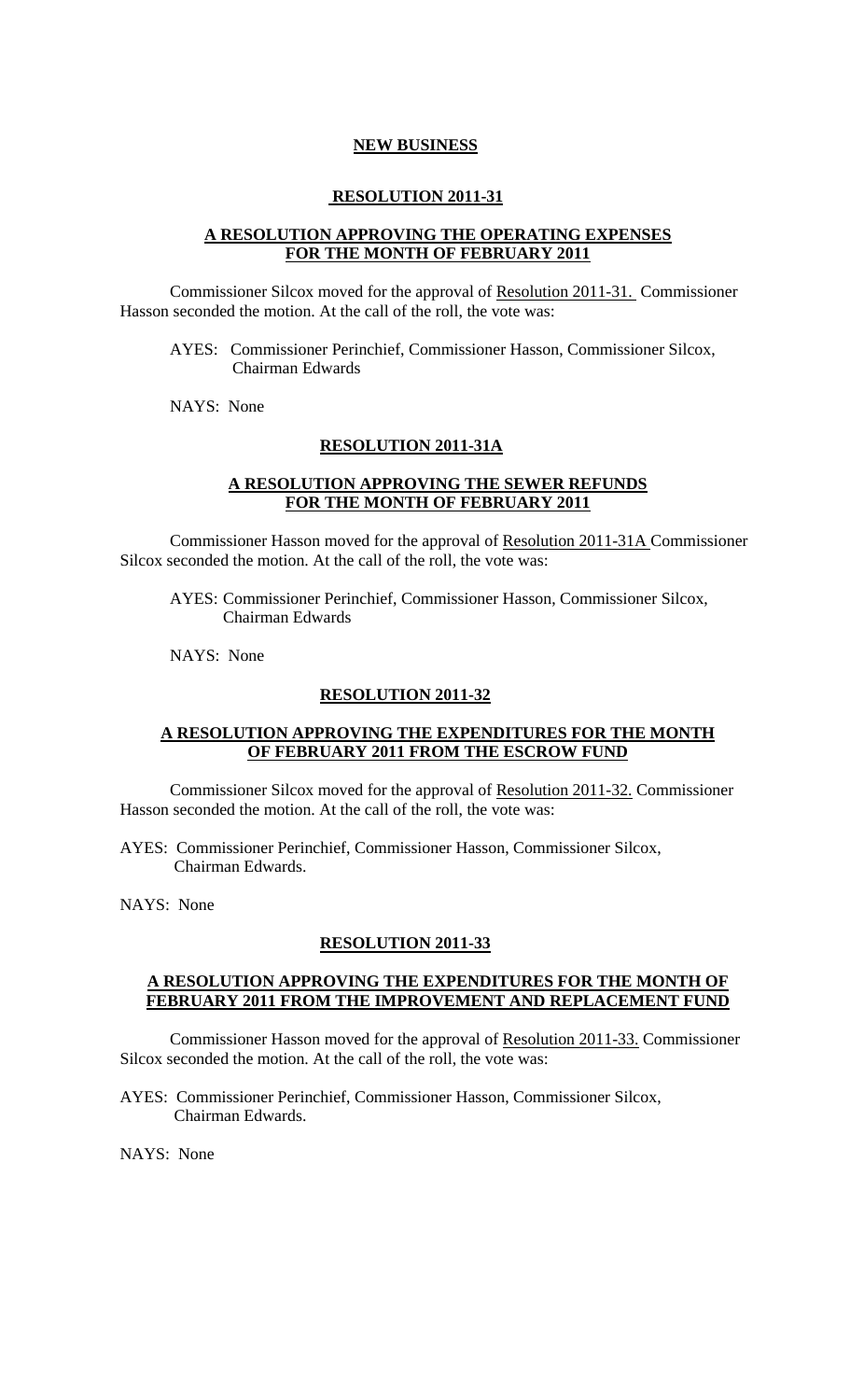#### **RESOLUTION 2011-34**

## **A RESOLUTION APPROVING THE EXPENDITURES FOR THE MONTH OF FEBRUARY 2011 FROM THE 2007-2010 PROJECT CONSTRUCTION FUND (PLANT EXPANSION)**

Commissioner Silcox moved for the approval of Resolution 2011-34. Commissioner Hasson seconded the motion. At the call of the roll, the vote was:

AYES: Commissioner Perinchief, Commissioner Hasson, Commissioner Silcox, Chairman Edwards.

NAYS: None

#### **RESOLUTION 2011-35**

## **A RESOLUTION APPROVING THE EXPENDITURES FOR THE MONTH OF FEBRUARY 2011 FROM THE 2007-2010 CONSTRUCTION FUND (EDWARD STREET PUMP STATION)**

Commissioner Silcox moved for the approval of Resolution 2011-35. Commissioner Hasson seconded the motion. At the call of the roll, the vote was:

AYES: Commissioner Perinchief, Commissioner Hasson, Commissioner Silcox, Chairman Edwards.

NAYS: None

 Commissioner Hasson inquired about the status of the Edward Street Pump Station. Executive Director Dunn responded that things are going well with just a couple of minor technical issues to take care of. He stated he expects everything to be resolved by the fifteenth of April.

 Executive Director Dunn reported he received a letter today from Mr. Young stating he is willing to sell the railroad land from Edward Street across the bridge to Municipal Drive for \$40,000.00. Executive Director Dunn is of the opinion the Authority should consider the offer.

#### **COMMUNICATIONS**

 Executive Director Dunn stated he is seriously considering going to the State regarding two discussions he has had over the past four months with the engineers of Martin Marietta for a possible 60,000 to 100,000 square foot building. Executive Director Dunn would like to push the State as to why they are not moving the Waste Water Management Plan, although, he is hoping it will be finalized this month.

### **MATTERS TO BE PRESENTED BY THE PUBLIC**

Mr. John Flynn, of 41 Green Street in Mount Holly New Jersey, addressed several issues with the Board. He thanked the Authority for helping clean up Green Street in Mount Holly. Mr. Flynn then stated he had some questions for the Commissioners. He requested, in an effort towards transparency, resolutions be made available to rate payers prior to the Board meetings. Solicitor Mushinski advised Mr. Flynn that a copy of agendas, which list that month's resolutions, are posted in the Mount Holly Township building at least two days prior to Board meetings for public review. Solicitor Mushinski stated that since resolutions are often added to agendas at the last moment, they are not always available ahead of time for review. Mr. Flynn asked the Board if they had ever considered moving the meeting time so that it would be easier for the public to attend. Chairman Edwards answered that for many years the Authority held their Board meetings at a later time; however, the public attendance was not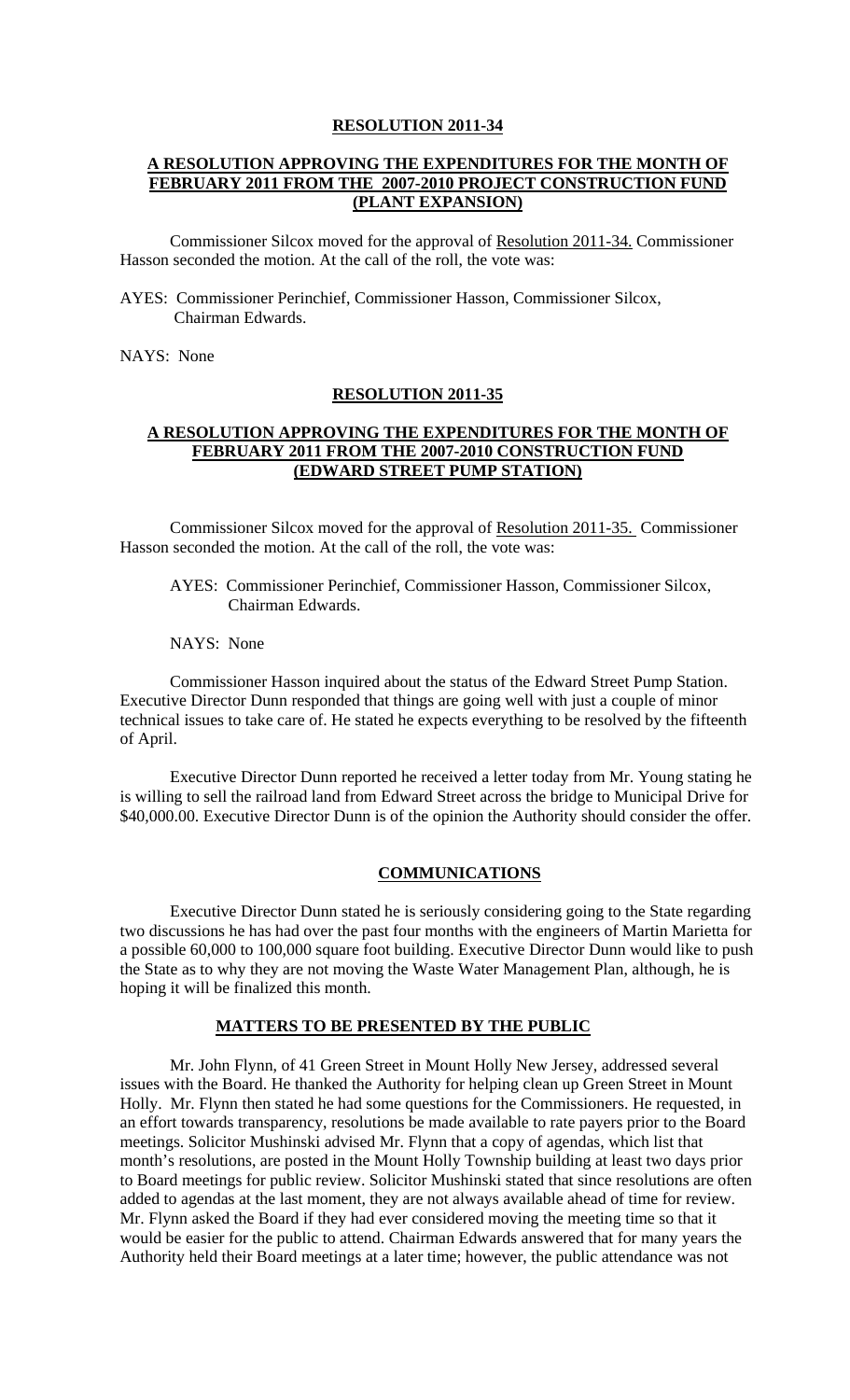any better. Special Counsel Kondracki stated that he represents Authorities all over the State and most meet anywhere between 4:30pm and 7:30pm. Mr. Flynn also asked for clarification on some items he had recently read in the newspaper as well as some budget concerns which included questions regarding employee salaries and benefits. Deputy Director of Finance and Administration, Giordano, provided some answers to the direct questions. However, since some of the budget questions were specific, Mr. Flynn was advised to visit the Authority's Business Office during business hours where information would be available to answer his specific questions.

Chairman Edwards pointed out to Mr. Flynn recent newspaper articles had not discussed the fact that currently the multimillion dollar plant upgrade and expansion project is nearing completion and the final figures for it are coming in at, or slightly below, budget and the completion is earlier than predicted, both of which are very impressive.

 Richard Dow of 232 Rutland Avenue in Mount Holly New Jersey asked what the attendance policy is for the Board. Special Counsel Kondracki stated there is a State statute addressing attendance which puts both the appointment and approval process in the hands of the governing body, Mount Holly Township Council. Mr. Dow went on to thank Executive Director Dunn for his accomplishments and his time devoted to the Authority but asked him to consider an honorable resignation. Chairman Edwards advised Mr. Dow that the Executive Director's salary has been frozen and he has been given notice that his contract will terminate at the end of its current term.

 Mr. Luis Ortiz of 370 S. Martin Street in Mount Holly questioned the 300 gallon per day flat charge to customers. Deputy Director of Finance and Administration Giordano explained that fee does not apply to quarterly billing for customers; it is in reference to connection fees only.

## **REPORT OF THE EXECUTIVE DIRECTOR**

The Executive Director had nothing further to report.

## **REPORT OF THE ENGINEER**

The report of the Engineer was received.

## **REPORT OF THE DEPUTY DIRECTOR FOR PLANT OPERATIONS**

The Report of the Deputy Director for Plant Operations was received.

### **REPORT OF THE DEPUTY DIRECTOR FOR REGULATORY AFFAIRS**

The Report of the Deputy Director for Regulatory Affairs was received.

### **REPORT OF THE SOLICITOR**

 Solicitor Mushinski reported he is currently working on EPL changes. Deputy Director For regulatory affairs, Stagliano, stated the Authority may want to wait and adopt changes annually.

### **REPORT OF THE DEPUTY DIRECTOR OF FINANCE AND ADMINISTRATION**

The Report of the Deputy Director of Finance and Administration was received. Deputy Director for Finance and Administration, Giordano, reported the 2010 audit will begin Monday, March 14<sup>th</sup>. The audit is not due to State until April 30<sup>th</sup>.